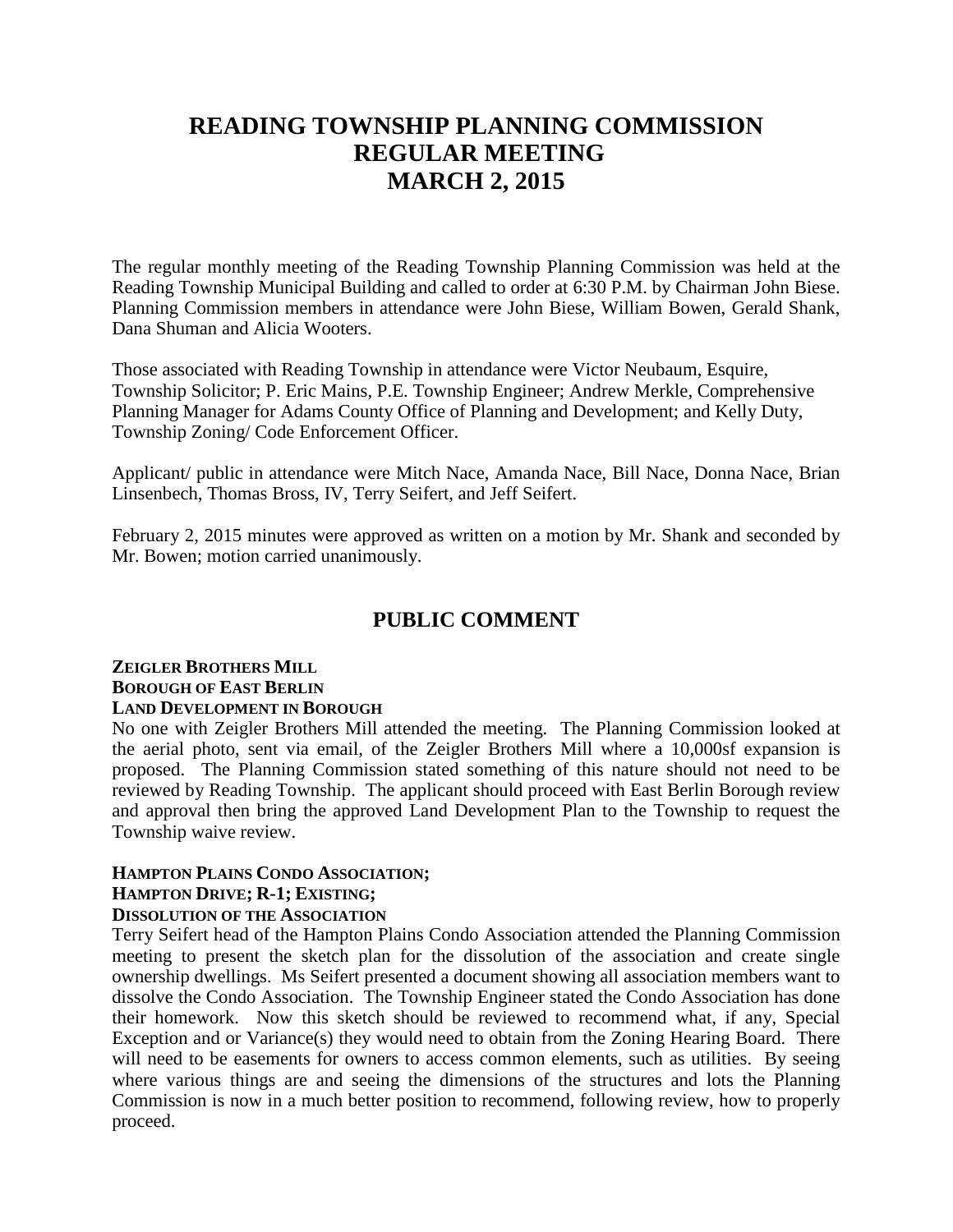### **SUBDIVISION & LAND DEVELOPMENT**

#### **NACE; WHITE HORSE FARM 5896 CARLISLE PIKE TWO TRACTS; ONE DEED**

Mr. Linsenbech stated Donna Nace owns two tracts, separated by Route 94, and acquired at different times but placed on a single deed for the convenience of one tax ticket. The combination of lots was not formally done with permission of the Township. This practice is allowed in the Adams County Recorder's Office and Assessment Office. The lots are described separately in the deed and referenced as tract 1 and tract 2. On a motion by Mr. Bowen and seconded by Mr. Shank the Planning Commission recommended the Board of Supervisors determine submission of a subdivision plan for the separation of tracts 1 and 2 , owned by Ms. Donna Nace, is not necessary because the tracts were not formally merged into one with Township approval; motion carried unanimously. The applicant will need a letter from the Board of Supervisors stating their decision on the matter.

## **ZONING HEARING BOARD APPLICATION**

### **HONEY LOCUST FARMS, LLC; #2015-01Z 2454 STONEY POINT ROAD SPECIAL EXCEPTION FOR EXPANSION OF LEGAL NON-CONFORMING USE**

Ms. Duty stated she has been in discussion with Mr. Bross about converting an existing storage building to office space for the expansion of the existing Honey Locust Farms agricultural trucking business. The Zoning Ordinance permits expansion of a legal non-conforming use via Special Exception. The applicant's attorney questioned if a Special Exception was needed since the property has a non-conforming use. The Zoning Officer stated the use of the structure was storage which is an expected accessory use to normal agricultural practices. The Township Solicitor stated the applicant should determine the volume/ area and define where the legal nonconforming use occupies. Then proceed with their request and they should find that their request would allow them plenty of leeway. On a motion by Mr. Bowen and seconded by Mr. Shank the Planning Commission recommended the Special Exception for approval as applied for with the Zoning Hearing Board finding the expansion falls under Zoning Ordinance regulation and requests the Zoning Hearing Board define the area devoted to the non-conforming use; motion carried unanimously.

### **MISCELLANEOUS**

### **CHAPTER 8 FLOODPLAINS**

The Planning Commission reviewed the proposed amendment to chapter 8, Floodplains of the Township Code. The Township Engineer and the Zoning/Code Enforcement Officer reviewed the recommended ordinance and Chapter 8, line-by-line for necessary revisions. The recommended revisions were reviewed. On a motion by Mr. Bowen and seconded by Mr. Shank